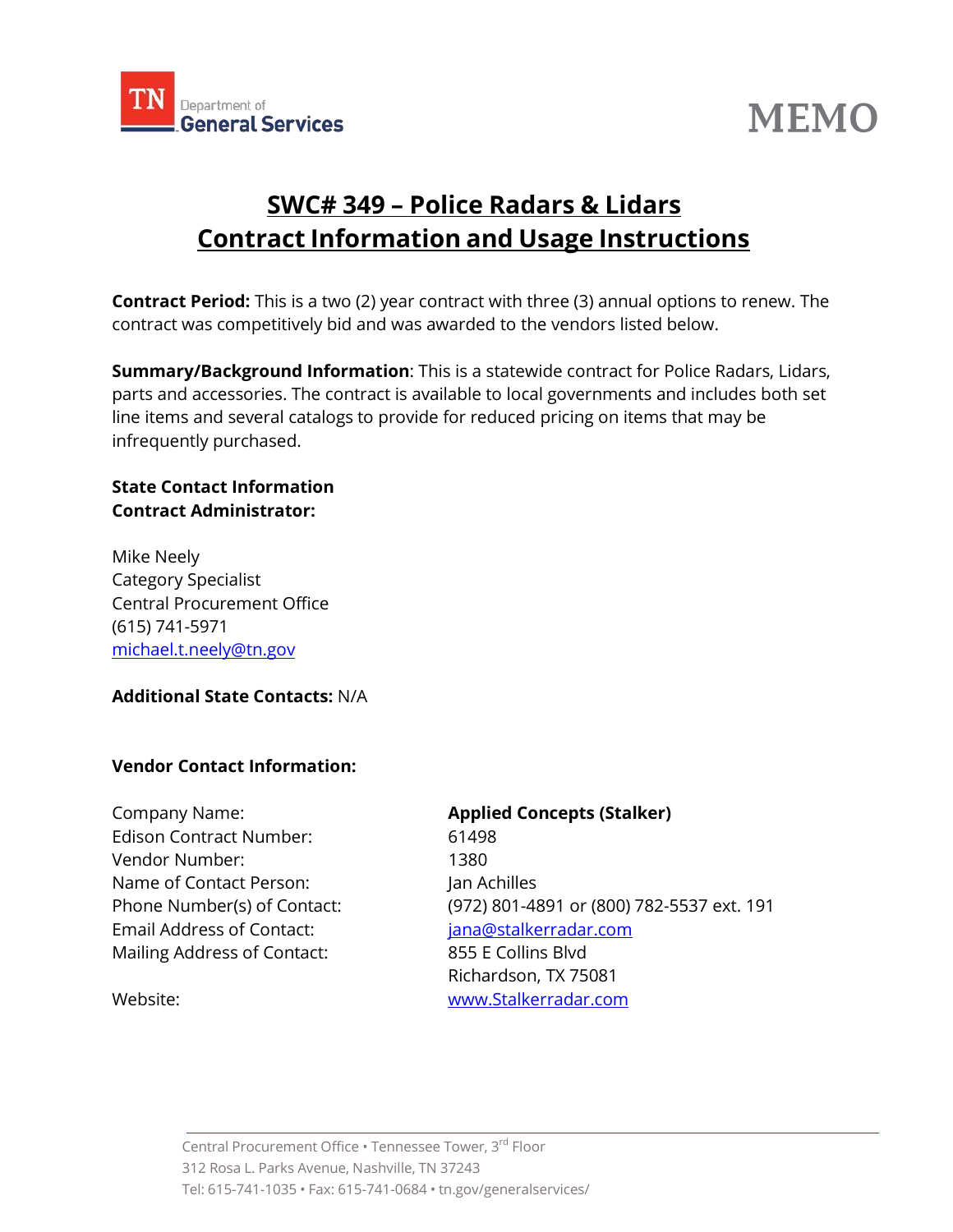Company Name: **Kustom Signals Inc.** Edison Contract Number: 61499 Vendor Number: 661

Phone Number(s) of Contact: (913) 209-0937 (Donnie)

Mailing Address of Contact: 9652 Loiret Blvd

Company Name: **Laser Technology** Edison Contract Number: 61500 Vendor Number: 174161 Name of Contact Person: Cheri Miller Phone Number(s) of Contact: (303) 649-1000 ext. 175 Email Address of Contact: [cmiller@lasertech.com](mailto:cmiller@lasertech.com) Mailing Address of Contact: 6912 S. Quentin Street

Company Name: **DragonEye Technology** Edison Contract Number: 61501 Vendor Number: 227402 Name of Contact Person: Debra Shaw Phone Number(s) of Contact: (770) 441-7712 ext. 156 Email Address of Contact: [DShaw@dragoneyetech.com](mailto:DShaw@dragoneyetech.com) Mailing Address of Contact: 5680 Oakbrook Pkwy Ste 149

Name of Contact Person: Donnie Hendrickson (sales) Robin Jess (contract admin) (913) 428-3283 ext. 3023 (Robin) Email Address of Contact: [RJess@kustomsignals.com](mailto:RJess@kustomsignals.com) [DHendrickson@kustomsignals.com](mailto:DHendrickson@kustomsignals.com) Lenexa, KS 66219 Website: [www.kustomsignals.com](http://www.kustomsignals.com/)

Centennial, CO 80112 Website: [www.lasertech.com](http://www.lasertech.com/)

Norcross, GA 30093 Website: [www.dragoneyetech.com](http://www.dragoneyetech.com/)

### **Emergency Call Procedures:** N/A

### **Access to Contract Documents Online:**

- 1. Click on the link below to go to the Supplier Portal homepage: [https://sso.edison.tn.gov/psp/paprd/SUPPLIER/SUPP/h/?tab=PAPP\\_GUEST](https://sso.edison.tn.gov/psp/paprd/SUPPLIER/SUPP/h/?tab=PAPP_GUEST)
- 2. Click on the "Statewide Contract (SWC) Search" link at the top of the page under "Statewide Contract Information".